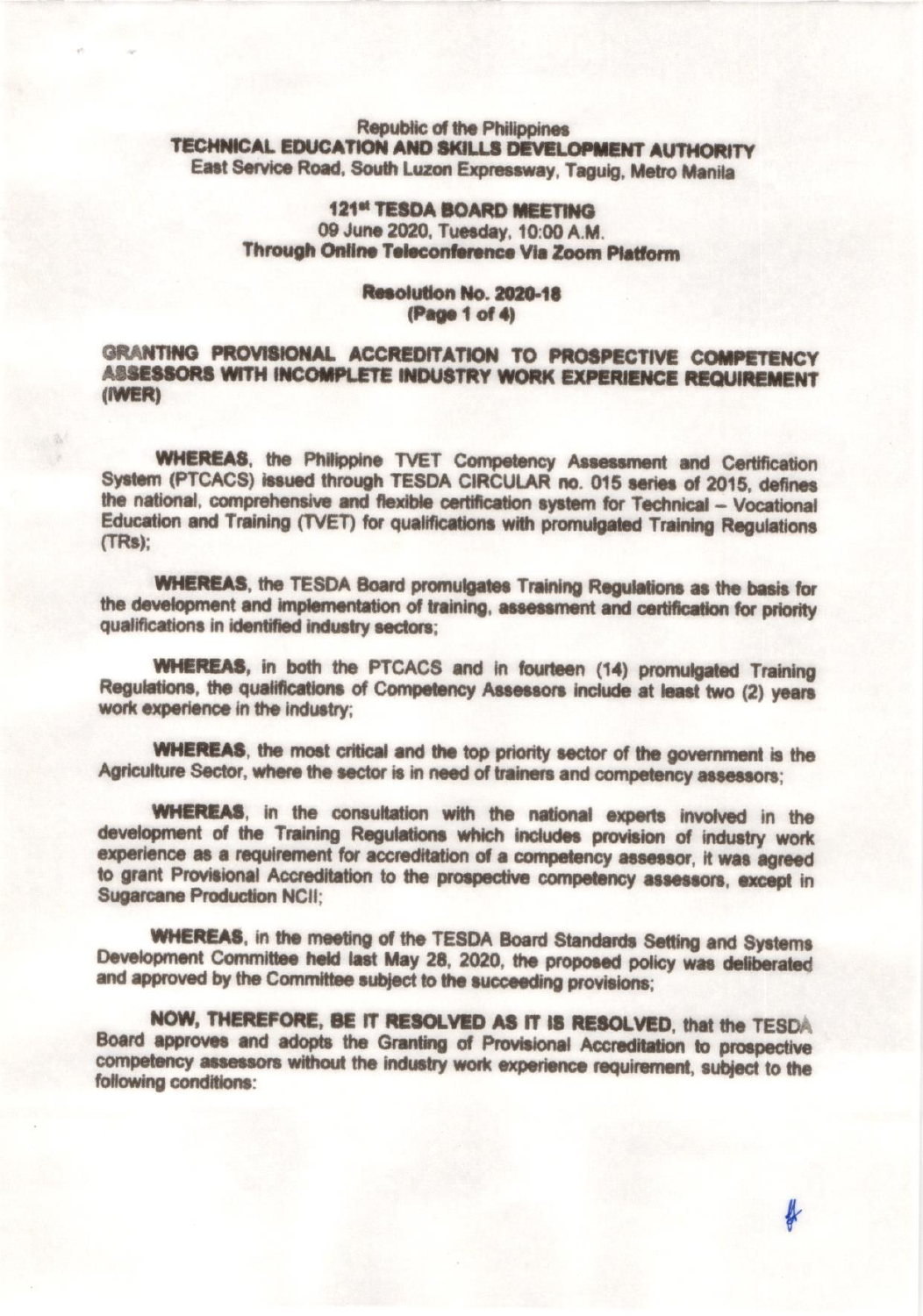## 121<sup>st</sup> TESDA BOARD MEETING 09 June 2020, Tuesday, 10:00 A.M. Through Online Teleconference Via Zoom Platform

### Resolution No. 2020-18 (Page 2 of 4)

GRANTING PROVISIONAL ACCREDITATION TO PROSPECTIVE COMPETENCY ASSESSORS WITH INCOMPLETE INDUSTRY WORK EXPERIENCE REQUIREMENT (IWER)

- 1) That this Provisional Accreditation shall be for the following Agriculture **Qualifications:** 
	- a. AGRICULTURAL MACHINERY OPERATION NC II
	- **b. DRYING AND MILLING PLANT SERVICING NC III**
	- **C. GRAINS PRODUCTION NC II**
	- d. MILKING OPERATION NC II
	- e. SEAWEED PRODUCTION NC II
	- f. SLAUGHTERING OPERATIONS (LARGE ANIMALS) NC II
	- g. SLAUGHTERING OPERATIONS (SWINE) NC II
- 2) That for other Qualifications, the industry national experts shall be consulted and recommend respective proposals for the approval of the TESDA Board;
- 3) That the Provisional Accreditation shall be for a period of two (2) years only, within which this grace period, the Competency Assessor shall endeavor to accumulate the equivalent industry work experience based on the TESDA Circulars referred to in TESDA Board Resolution No. 2019 - 34: and
- 4) That the TESDA Secretary shall issue the specific guidelines for the implementation of this general policy.

BE IT RESOLVED FINALLY, that a copy of this Resolution be disseminated to all parties concerned.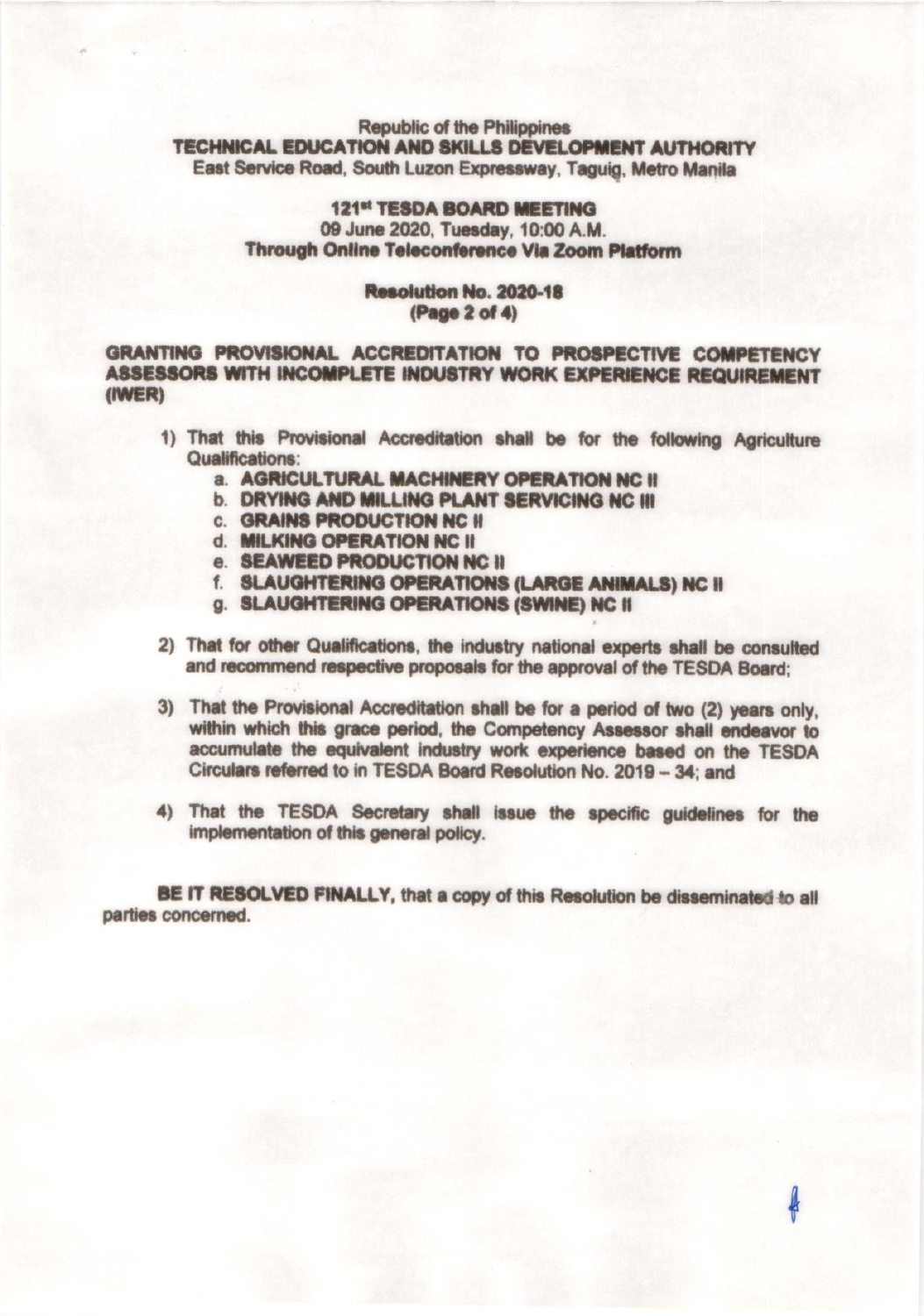## **121st TESDA BOARD MEETING** 09 June 2020, Tuesday, 10:00 A.M. **Through Online Teleconference Via Zoom Platform**

## Resolution No. 2020-18 (Page 3 of 4)

**GRANTING PROVISIONAL ACCREDITATION TO PROSPECTIVE COMPETENCY** ASSESSORS WITH INCOMPLETE INDUSTRY WORK EXPERIENCE REQUIREMENT  $(IWER)$ 

Approved this 9<sup>th</sup> day of June 2020.

**Atty. MARICHELLE D. DE GUZMAN TESDA Board Secretary** 

Attested by:

Insee

**SEC. ISIDRO S LAPEÑA, PhD, CSEE Designated Chairperson, TESDA Board Director General, TESDA** 

(Original Signed) **USEC. RENATO L. EBARLE Department of Labor and Employment** 

(Original Signed) USEC. DIOSDADO M. SAN ANTONIO **Department of Education** 

(Original Signed) USEC. RAFAELITA M. ALDABA **Department of Trade and Industry** 

(Original Signed) USEC. BRENDA L. NAZARETH-MANZANO **Department of Science & Technology**